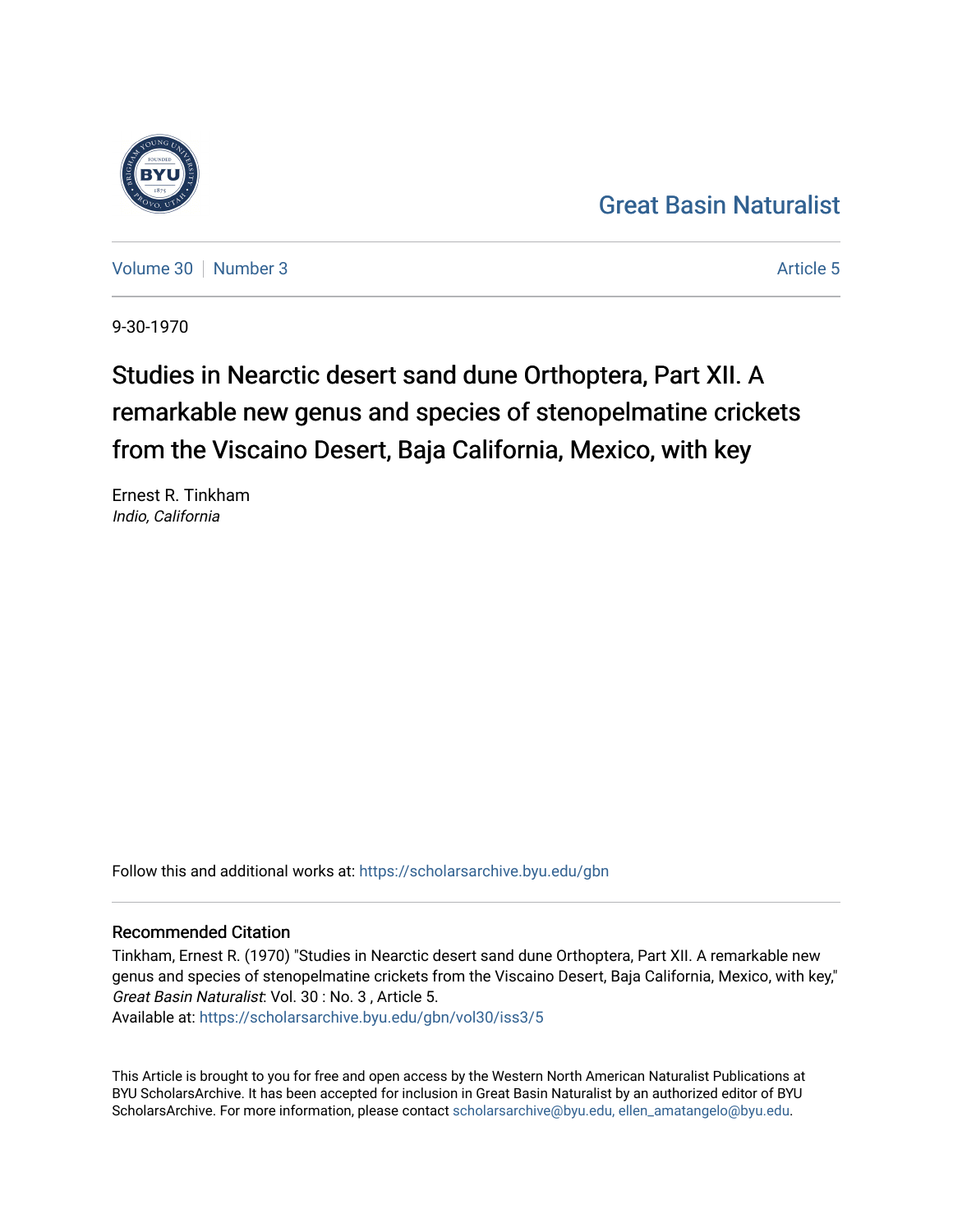#### STUDIES IN NEARCTIC DESERT SAND DUNE ORTHOPTERA

#### Part XII. A Remarkable New Genus and Species of Stenopelmatine Crickets from the Viscaino Desert, Baja California, Mexico, with Key.

#### Ernest R. Tinkham^

During the month of June, 1968, the author in company with five other men, none of whom were scientists, made <sup>a</sup> fast and very rough trip to the Viscaino Desert of central western Baja California, Mexico. Accompanied by Mr. Joe Ingram, owner and driver of a new jeep, we were able to penetrate, with the help of a Pima Indian guide, to San Jose del Castro, an adobe hut, some 39 miles SE of San Bartolome Bay.

The purpose of the trip was various, but for the author chiefly scientific. These aims were to reexamine the flora and fauna of the Cirio and Viscaino and Colorado Deserts; to collect a new genus of sand loving grasshoppers first found by the enterprising Mr. David Werner in the summer of 1965; to collect further specimens of the rare James' Homed Lizard for distributional studies and to obtain, if possible, additional material of a remarkable Stenopelmatine Cricket found by Werner in 1965 and which is the purpose of this paper.

The trip was considered highly successful and all the aims of expedition were realized except that no additional material of this Stenopelmatine cricket was obtained. In addition the trip brought several surprises. Several new acridids were discovered as well as camel crickets, sand roaches, decticids, cicadas and scorpions as well as other insects of interest.

The writer wishes to acknowledge here the four summer National Science Foundation grants, 1957 to 1960 inclusive, which expedited his sand dune studies commenced in 1952 and initiated these studies which have produced eleven published parts to date.

#### Key to the Genera and Species of the Stenopelmatine Crickets of the Californias

1. Caudal tarsi straight, normal in form. Caudal calcars of the caudal tibiae rather long, 6 in number and of irregular length, the one at the dorso-internal base the longest; that at the dorso-external base the shortest. Caudal tibial teeth absent or vestigial to well developed. Body form normal, size small to large - 2

Caudal tarsi greatly modified for arenicolous habitus, the basal segment greatly flattened, planate, rotated laterally

<sup>&#</sup>x27;Indio, California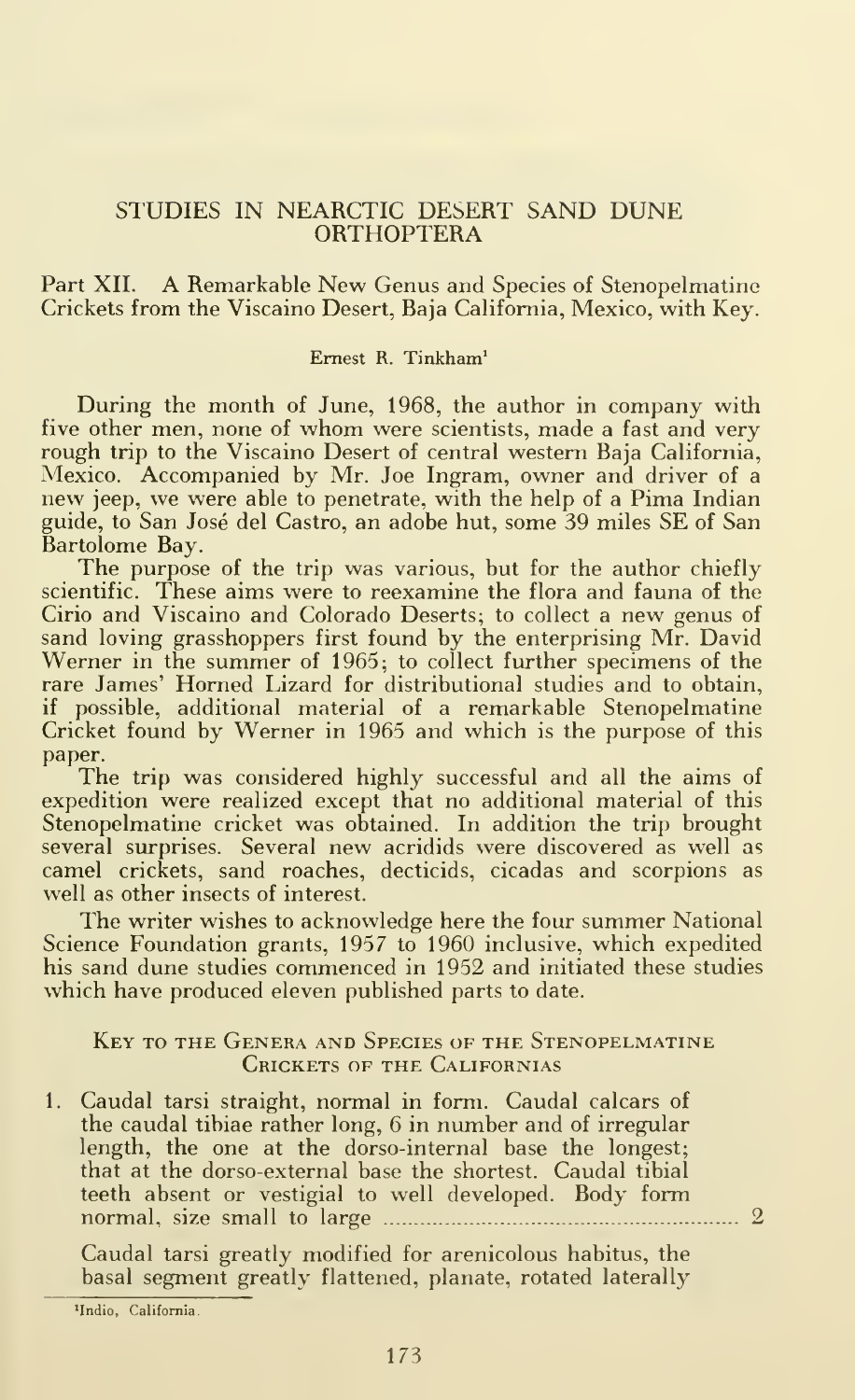The Great Basin Naturalist 174 ERNEST R. TINKHAM Vol. XXX, No. 3

so that the 3 remaining segments are semicircularly twisted to the side, the ungues elongate with internal and ex ternal margins fringed with row of long hairs to aid in sand-surface propulsion. Caudal calcars, much shortened, broadly spathulate for sand excavation; caudal tibiae with only three very small, vestigial, external dorsal teeth. Body form normal Viscainopelmatus n.g.

2. Tibial teeth vestigial or lacking on the apical dorsal margins of the caudal tibiae. Ringlet of apical calcars of caudal tibiae subequal in length, broadly spathulate on inner surface for arenicolous habitus. Median or presubapical spur on the ventral surface of the foretibiae absent. Pro notum not expanding anteriorly. Coloration uniformly orange. Size medium to medium large. Kelso Dunes Ammopelmatus kelsoensis Tinkham

Tibial teeth prominently developed on the apical dorsal margins of the caudal tibiae. Ringlet of six apical calcars of hind tibiae conical or subconical in form, the innermost the longest. Median or presubapical spur on the ventral surface of the foretibiae present (except in *nigrocapitatus*). Pronotum expanding anterioradly and concealing the posterior portions of the large head. Size small to large. Coloration variable. Widely distributed in the western United States and Mexico ........ Stenopelmatus Burmeister ........ 3

|  | 3. Foretibia bearing only two ventral apical spurs pos- |  |  |  |
|--|---------------------------------------------------------|--|--|--|
|  |                                                         |  |  |  |

Foretibia bearing 3 ventral apical and subapical spurs, the first two somewhat paired and proximal to the third and fourth calcars, the third subapical to this pair. Size small to very large. Coloration variable 5

4. Caudal tibiae with three dorsal apical and subapical teeth on each margin. Caudal tibiae with a pair of ventral apical spurs. Size large, coloration orangish ................

coahuilensis Tinkham

Caudal tibiae with 3 dorsal apical and subapical teeth on each margin. Hind tibiae with usually one (sometimes a minute second) ventral apical spur immediately anterior to calcars III and IV. Occiput capped with black cap in adults and subadults *.............. nigrocapitatus* Tinkham and Rentz

5. Adult size very large (35-50mms long). Color of head and pronotum orange red. Head often megacephalous ..................... 6 Adult size medium to small (less than <sup>35</sup> mms in body length). Color of head and pronotum not orange red but piceus or shining black, the black isolated into irregular areas by pale suture lines 7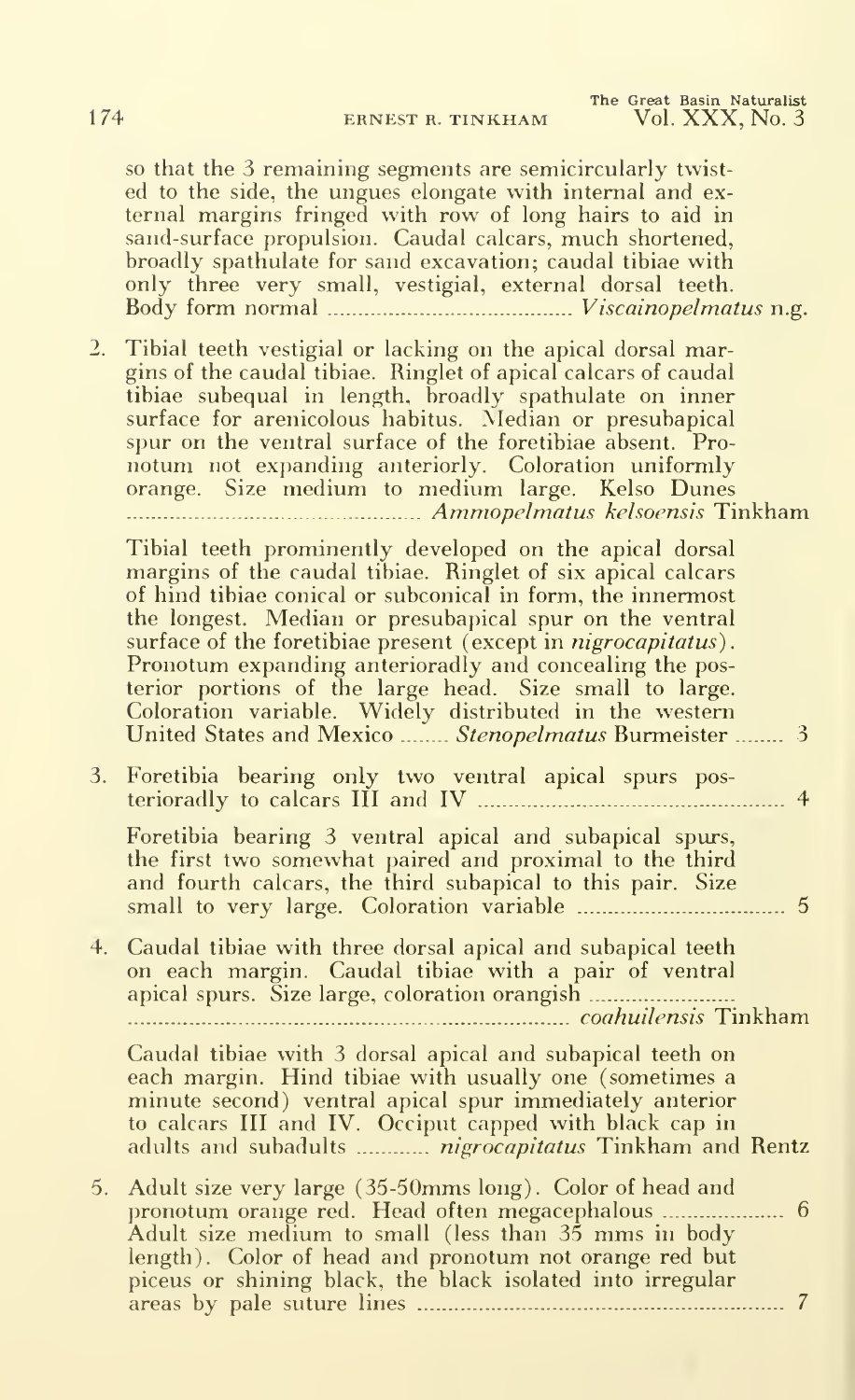Calcars of the hind tibiae forming a semi-ringlet of 6 spurs, these spathulate or trowel-shaped on their inner faces, the inner three relatively equal, but longer than the outer three fuscus Haldeman

7. Entire head and body uniformly dark brown with black abdominal tergites. Caudal tibiae with four to five internal and two to three external apical and subapical dorsal teeth intermedium Davis & Smith

Upper part of head shining black with tan sutural areas. Pronotum dorsally with irregular areas of shining black. Outer face of all femora with irregular pale brown patches of infuscation. Caudal tibiae with three to four internal and two external apical and subapical dorsal teeth

pictus Scudder

#### Viscainopelmatus Tinkham n.g.

Generic Diagnosis: This new genus is remarkably characterized by the strange and unique form of the caudal tarsi, showing an adaptation so unusual to arenicolous environment that were the entire eremicolous world searched over, it is doubtful whether another such case exists. This remarkable modification is shown by the caudal tarsi which seldom exhibits much change except perhaps in Schizodactylinae where lateral tarsal pads are present. In the new genus the caudal tarsi are semicircularly twisted laterally; the first basal segment is greatly expanded and planate and the ungues are ampliate or swollen in basal five-sixths so that only the apices are uncinate and chitinous, the median internal and external sides lined with several rows of long hairs, the whole of which assists greatly in propulsion of a heavy bodied creature over fine sands.

Form normal and size large for the subfamily. *Viscainopelmatus*, new genus, is amply distinct from Ammopelmatus Tinkham, 1965, and Stenopelmatus Burmeister, 1832, by the strange modifications of the caudal tarsi; it is further distinguished from these genera by lacking the strong, dorsal, internal and external apical teeth of the caudal tibiae and in addition there are only three vestigial, subapical dorsal teeth on the external margin of the caudal tibiae. The pro notum in the new genus more closely approximates that in Stenapel $matus$  than  $Ammopelmatus$  since it is very slightly broader anterioradly. Naturally closest relationships appear to be to Ammopelmatus because both genera are strictly arenicolous in habitus.

In addition to above salient features, Viscainopelmatus n.g. like Ammopelmatus has shorter and stouter legs for sand propulsion and digging, with all femora and tibiae quite arcuately or convexly bowed on their forward or dorsal margins.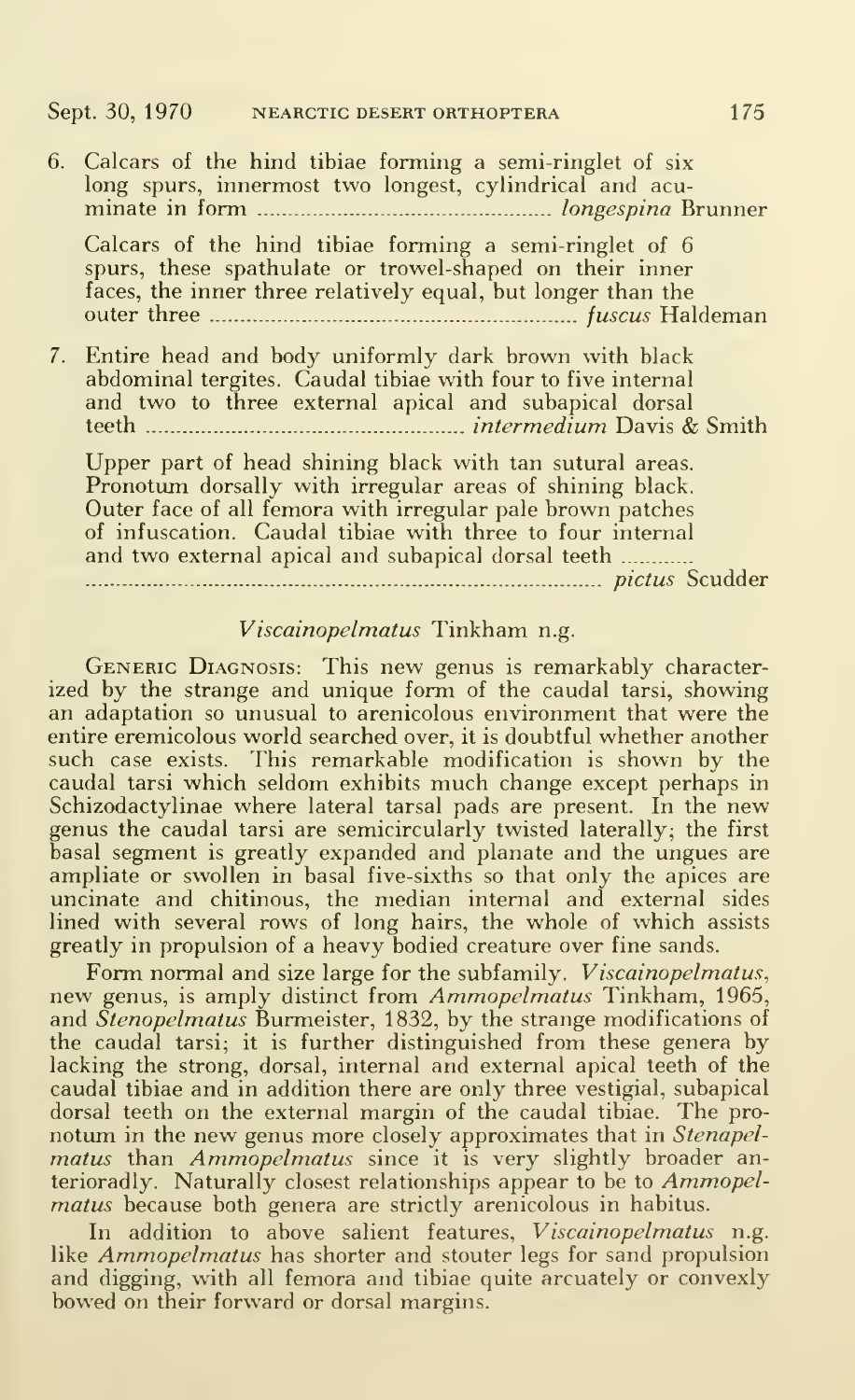#### Genotype: Viscainopelmatus davewerneri n.g. et n.sp.

*Viscainopelmatus* is named after the Viscaino Desert of west-<br>tral Baia California and the great Viscaino Peninsula. This central Baja California and the great Viscaino Peninsula. desert is named after Sebastian Viscaino, the great Spanish explorer of the seventeenth century. This desert is characterized by low sandy reaches, with dune areas rare inland but fairly common coastally; with night and morning fogs dissipating by noon and with a great variety of plants, many of which are endemic to this desert.

Extensive coastal and inland areas, such as surrounding the south end of Scammon's Lagoon are dominated by Frankenia Palmeri and drier areas often show a great admixture of plants such as Peninsular Ocotillo *(F. peninsularis)*, Agaves, cacti, both giant and small,<br>Jatrophas and many other trees and shrubs. A breathtaking sight in June is to see the Copalquin (Pachycormus discolor Veatchiana (Kell) Gentry) emblazoning an arroyo, their massive short trunks crowned with myriads of salmon rose flowers.

Although the soil is extensively sandy, dune areas are low and infrequent inland, but quite extensive coastally. The Giant Yucca, Yucca valida, forms extensive Yucca savannahs just inland of the coastal dunes northeast of Guerrero Negro.

Viscainopelmatus at present is known only from the coastal dunes at Laguna Manuela, some fifteen miles or so northeast of Guerrero Negro where it is extremely rare.

#### Viscainopelmatus davewerneri n.sp.

HOLOTYPE: 1 specimen minus abdomen which was cut off while excavating a rodent burrow. Coastal dunes at Laguna Manuela, some 15 miles northeast of Guerrero Negro, Districto Sul, Baja California, July 5, 1965, David Werner and party. Since the author's expedition failed to discover additional material of this curious creature, the writer finally decided after much thought and consultation to make known this new genus and species to the scientific world. Furthermore and fortunately both male and female crickets are usually identical in morphological features other than the sex organs which exhibit no specific characteristics.

DESCRIPTION: Size large, head typical of Stenopelmatine crickets; clypeal boss, when viewed in lateral profile slightly more prominent than in Stenopelmatus or Ammopelmatus. Pronotum, when viewed from above, approximating more closely Stenopelmatus than Ammo*pelmatus* in that it is slightly ampliate forward; the posterior margin squarely truncate, the anterior margin typically emarginate with margin hirsute. In lateral profile the pronotum is typical of the subfamily. Abdomen missing, cut off by <sup>a</sup> spade while excavating the burrow that housed the cricket.

LEG SPINATION AS FOLLOWS: Forelegs, smooth, fore femora with dorsal margin quite arcuately rounded; fore tibiae with both dorsal and ventral margins arcuate; calcars five, typical, numbers II and III much the longest and subequal, number IV next in size and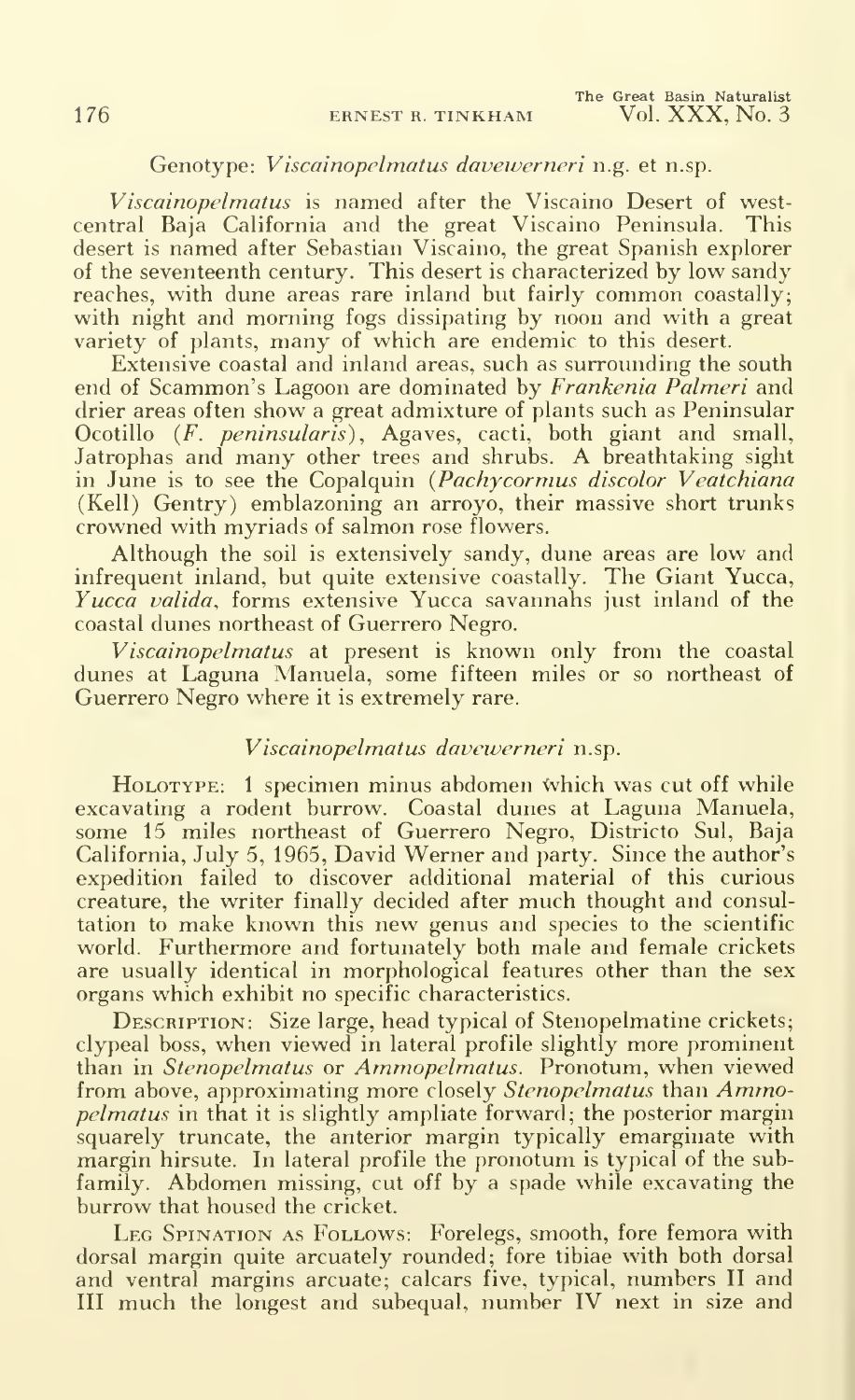number V shorter than number I. Apical spurs on the ventral margin of the foretibiae, two in number, with the largest immediately caudad of calcar III and with a smaller spur slightly subapical and caudad of calcar IV; protarsi typical. Mesolegs with mesofemora typical; mesotibiae typical with six terminal calcars, and with a median placed small spur on the internal dorsal margin and a similar spur on the external, dorsal margin placed in a subapical position. Mesotarsi typical.

Hindlegs with caudal femora smooth, with dorsal margin strongly arched (see figure 1), ventral margin straight, with fine scattered hairs in sort of two rows externally and just below the dorsal margin, and another row supraventrally. Caudal tibia with dorsal and ventral margins arcuate, the dorsal internal margin devoid of teeth, the dorsal external margin bearing three minute black teeth in almost apical position (see figure 6) ; ventral margin bearing a single, short but stout, apical, black spur situated immediately basad of space between calcars III and IV so that its apex projects into space be tween the two calcars; this spur having great generic and specific import. Calcars six in number, greatly shortened and broadened; numbers <sup>I</sup> to III of equal size, numbers IV to VI very slightly longer with number VI the longest. Inner surface of all calcars truncate and trowel-shaped for excavation and forward propulsion across the surface of soft sand.

Caudal tarsi spectacularly modified for sand habitus, first seg ment twisted laterally and greatly expanded so as to form a plane surface or sole with a small tuft of short hairs apically on each margin. Second segment short and broad, ampliate forward, the inner margin arcuate and longer than the outer so that the third segment of smaller and similar shape is twisted exterioradly and circularly outward, thus forcing the fourth into a downward position (see figure 4). The ungues are unusual, too, since they appear elongated and unsclerotized so that only the extreme apex is uncinate and sclerotized. The lateral margins of ungues also bear long curving hairs which further assist in sand propulsion.

Caliper Measurements: Body length approximately 30 to 35 mms; pronotum 7.2x8.8 mms in breadth; caudal femora 10.0x4.1; caudal tibiae 10.8 3.5 mms. Type deposited in the Tinkham Eremological Collection.

ORTHOPTERA AssoCIATES: These were several but must be studied. The sand roaches, *Pristoceuthophilus* and *Ceuthophilus* and other species are probably new.

Coastal Dunes at Laguna Manuela: These dunes are low, probably no more than 10 to 15 feet in greatest height and semistabilized. The shrub growth was considerable and of a height for one to become easily lost at night, especially if foggy. The main shrub was a cut-leaved, yellow flowered composite, but no special study of the dune flora has been made. Our camp was at the east edge of dunes in Yucca Savannah and was infested with a reduviid bug, called the Hualpai Tiger. Large numbers were collected at night with forceps. While endeavoring to pick up one carefully by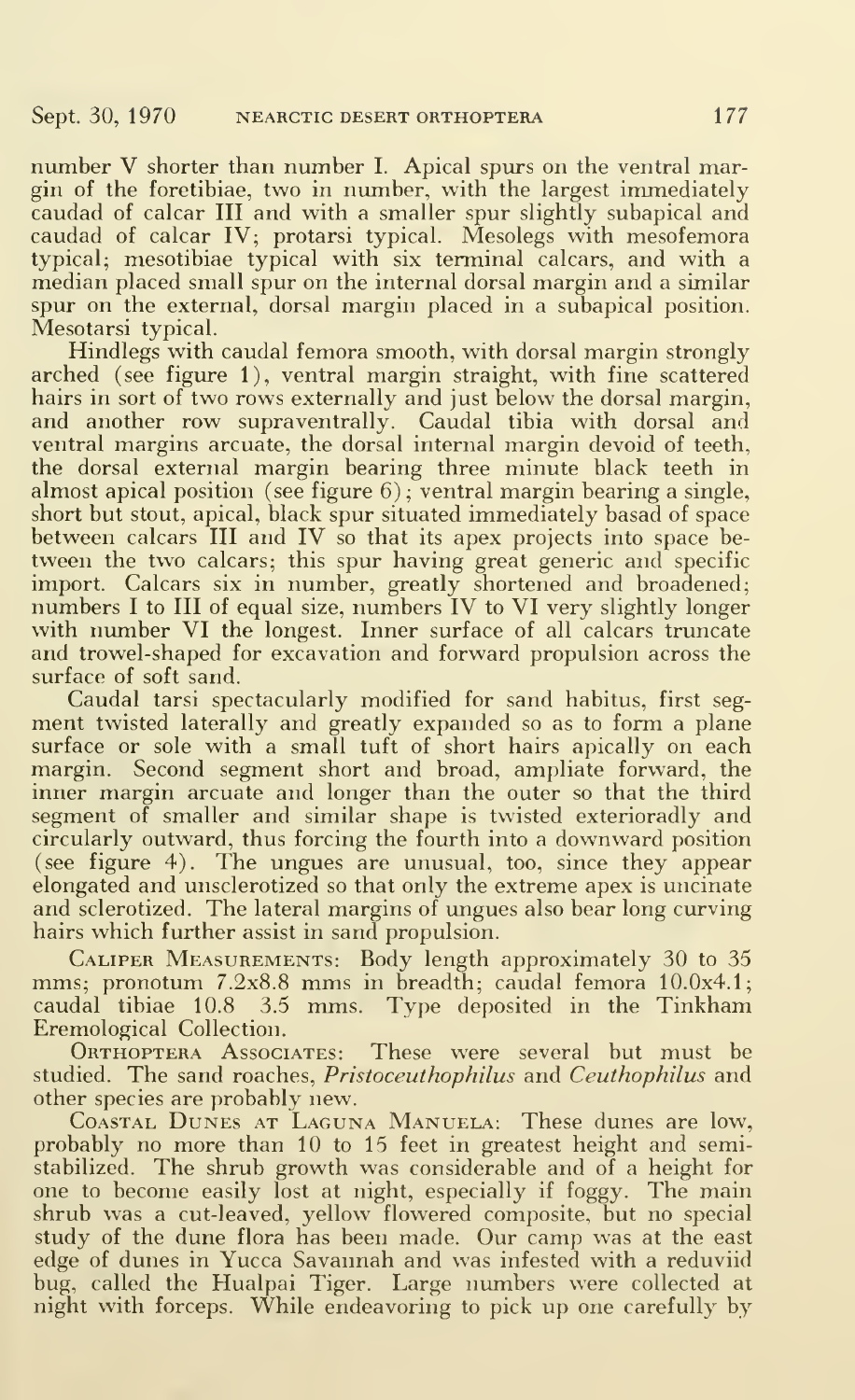

Explanation of Plate

- External view of foretibiae of Holotype of Viscainopelmatus davewerneri  $1.$ Tinkham n.g. et s. sp. greatly enlarged.
- 2. External view of right caudal tibia and tarsus of Ammopelmatus kelsoensis Tinkham, greatly enlarged.
- 3. Internal view of caudal tibiae and tarsus of Holotype of Viscainopelmatus davewerneri Tinkham n.g. et n.sp., greatly enlarged.
- Ventro-posterior view of the apical area of the right tibia and tarsus of the Holotype of Viscainopelmatus davewerneri Tinkham n.g. et n.sp. portraying the remarkable modifications of caudal tibia and tarsus, all greatly enlarged.<br>5. Ventro-posterior view of the apical area of the right caudal tibia and tarsus of
- Ventro-posterior view of the apical area of the right caudal tibia and tarsus of Ammo*pelmatus kelsoensis* Tinkham, greatly enlarged.
- Ventral view of apical portions of left caudal tibia and tarsus of Holotype of<br>*Viscainopelmatus davewerneri* Tinkham n.g. et n.sp. showing the diagnostic ventral apical tibial spur and the planate tarsal segment, all greatly enlarged.